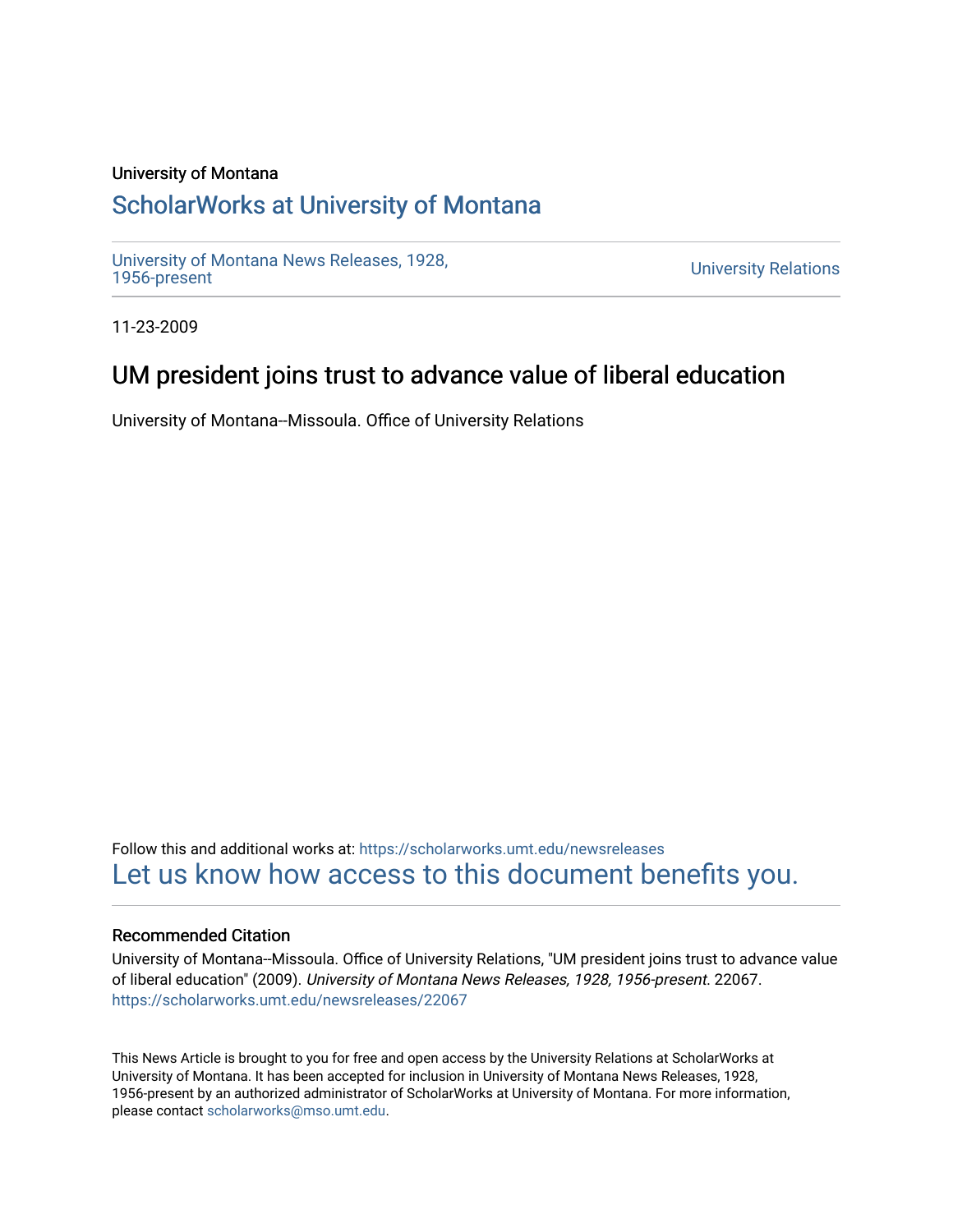

UNIVERSITY RELATIONS • MISSOULA. MT 59812 • 406.243.2522 • FAX: 406.243.4520

## I E W S R E L E A S E

Nov. 23, 2009

#### **Contact:** UM President's Office, 406-243-2311.

# **UM PRESIDENT JOINS TRUST TO ADVANCE VALUE OF LIBERAL EDUCATION MISSOULA —**

University of Montana President George M. Dennison has joined the new Presidents' Trust of the Association of American Colleges and Universities.

Dennison and a group of 81 other college and university leaders from around the country formed the trust to make the strongest case for liberal education and its value in today's world. The Presidents' Trust will function as a leadership group within the Association of American Colleges and Universities national initiative, which is titled Liberal Education and America's Promise (LEAP): Excellence for Everyone as a Nation Goes to College.

"Most of the criticism of higher education today, whether by members of academe, the business world or the broader community, argues straightforwardly that we fail to develop the competencies young people will need in the 21st century," Dennison said. "While we all know' and respect the need to assure that our students graduate with a good grasp of the knowledge in their chosen fields, the evidence clearly indicates that we must help them develop the skills and insights a liberal education provides."

The LEAP President's Trust advocates for a 21st-century vision of liberal education that combines the best of that philosophy of education's traditional focus on broad knowledge, analytic reasoning and rigorous contextual study with newer approaches to help students integrate and apply their learning in new settings. The trust believes that a liberal education